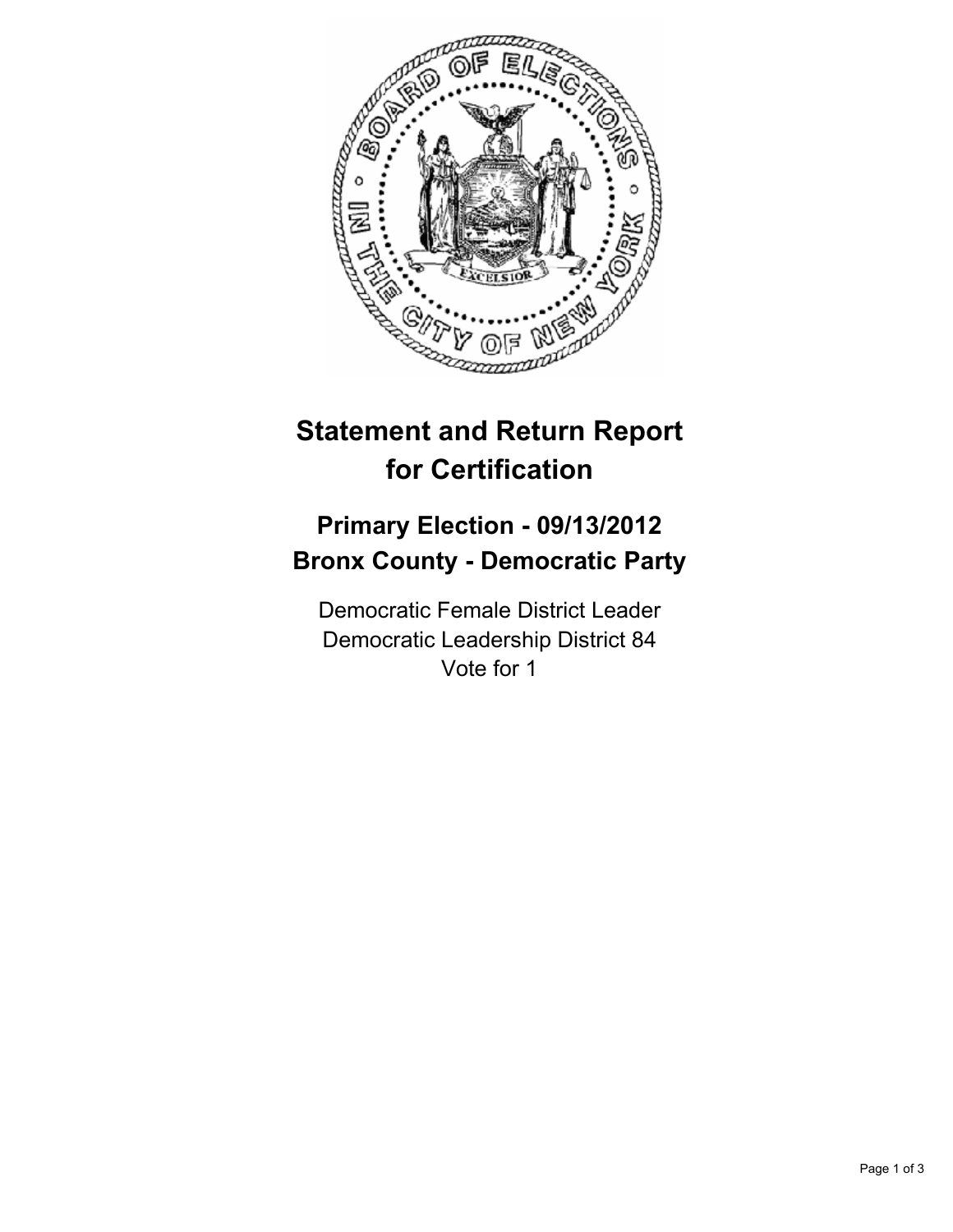

## **Assembly District 84**

| <b>PUBLIC COUNTER</b>                                    | 2,560        |
|----------------------------------------------------------|--------------|
| <b>EMERGENCY</b>                                         | 0            |
| ABSENTEE/MILITARY                                        | 85           |
| <b>FEDERAL</b>                                           | $\Omega$     |
| <b>SPECIAL PRESIDENTIAL</b>                              | $\mathbf{0}$ |
| <b>AFFIDAVIT</b>                                         | 103          |
| <b>Total Ballots</b>                                     | 2,748        |
| Less - Inapplicable Federal/Special Presidential Ballots | 0            |
| <b>Total Applicable Ballots</b>                          | 2,748        |
| <b>IRIS FERNANDEZ</b>                                    | 701          |
| <b>MARIA DEL CARMEN ARROYO</b>                           | 1,647        |
| BARACK OBAMA (WRITE-IN)                                  | 1            |
| CARLOS QUINTANA (WRITE-IN)                               | 1            |
| CARLOS SIERRA (WRITE-IN)                                 | 1            |
| LIBERTAD GUERRA (WRITE-IN)                               | 1            |
| UNATTRIBUTABLE WRITE-IN (WRITE-IN)                       | 12           |
| VENESSA L. GIBSON (WRITE-IN)                             | 1            |
| YOLANDA GARCIA (WRITE-IN)                                | 1            |
| <b>Total Votes</b>                                       | 2,366        |
| Unrecorded                                               | 382          |